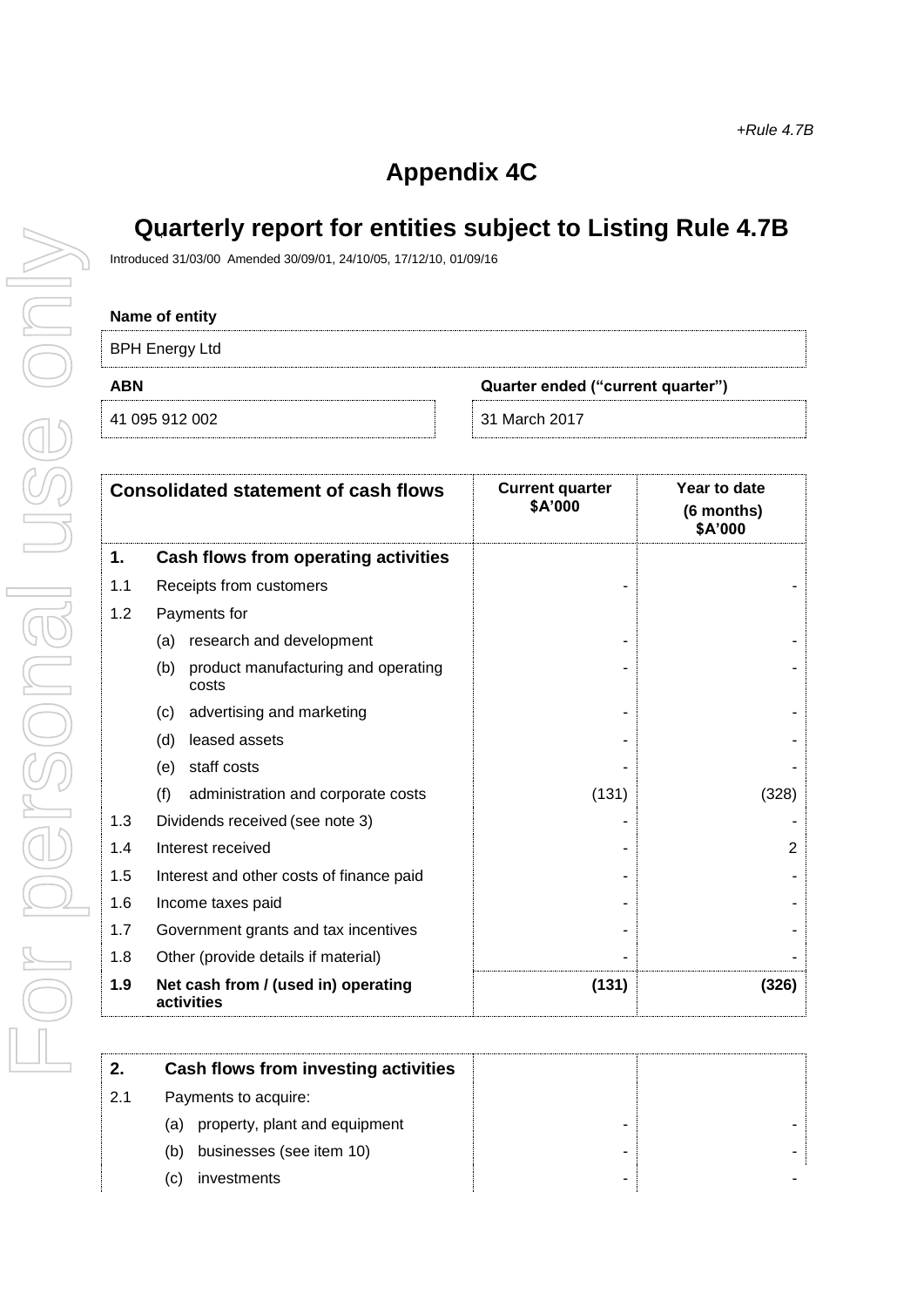|     | <b>Consolidated statement of cash flows</b>       | <b>Current quarter</b><br>\$A'000 | Year to date<br>(6 months)<br>\$A'000 |
|-----|---------------------------------------------------|-----------------------------------|---------------------------------------|
|     | (d)<br>intellectual property                      |                                   |                                       |
|     | other non-current assets<br>(e)                   |                                   |                                       |
| 2.2 | Proceeds from disposal of:                        |                                   |                                       |
|     | property, plant and equipment<br>(a)              |                                   |                                       |
|     | (b)<br>businesses (see item 10)                   |                                   |                                       |
|     | investments<br>(c)                                |                                   |                                       |
|     | (d)<br>intellectual property                      |                                   |                                       |
|     | other non-current assets<br>(e)                   |                                   |                                       |
| 2.3 | Cash flows from loans to other entities           |                                   |                                       |
| 2.4 | Dividends received (see note 3)                   |                                   |                                       |
| 2.5 | Other (provide details if material)               |                                   |                                       |
| 2.6 | Net cash from / (used in) investing<br>activities |                                   |                                       |

| 3.   | Cash flows from financing activities                                           |      |       |
|------|--------------------------------------------------------------------------------|------|-------|
| 3.1  | Proceeds from issues of shares                                                 | 571  | 1124  |
| 3.2  | Proceeds from issue of convertible notes                                       |      |       |
| 3.3  | Proceeds from exercise of share options                                        |      |       |
| 3.4  | Transaction costs related to issues of<br>shares, convertible notes or options | (75) | (75)  |
| 3.5  | Proceeds from borrowings                                                       |      |       |
| 3.6  | Repayment of borrowings                                                        | (70) | (120) |
| 3.7  | Transaction costs related to loans and<br>borrowings                           |      |       |
| 3.8  | Dividends paid                                                                 |      |       |
| 3.9  | Other (provide details if material)                                            |      |       |
| 3.10 | Net cash from / (used in) financing<br>activities                              | 426  | 929   |

| 4.  | Net increase / (decrease) in cash and<br>cash equivalents for the period |       |       |
|-----|--------------------------------------------------------------------------|-------|-------|
| 4.1 | Cash and cash equivalents at beginning of<br>quarter/year to date        | 420   | 112   |
| 4.2 | Net cash from / (used in) operating<br>activities (item 1.9 above)       | (131) | (326) |
| 4.3 | Net cash from / (used in) investing activities<br>(item 2.6 above)       |       |       |
| 4.4 | Net cash from / (used in) financing activities<br>(item 3.10 above)      | 426   | 929   |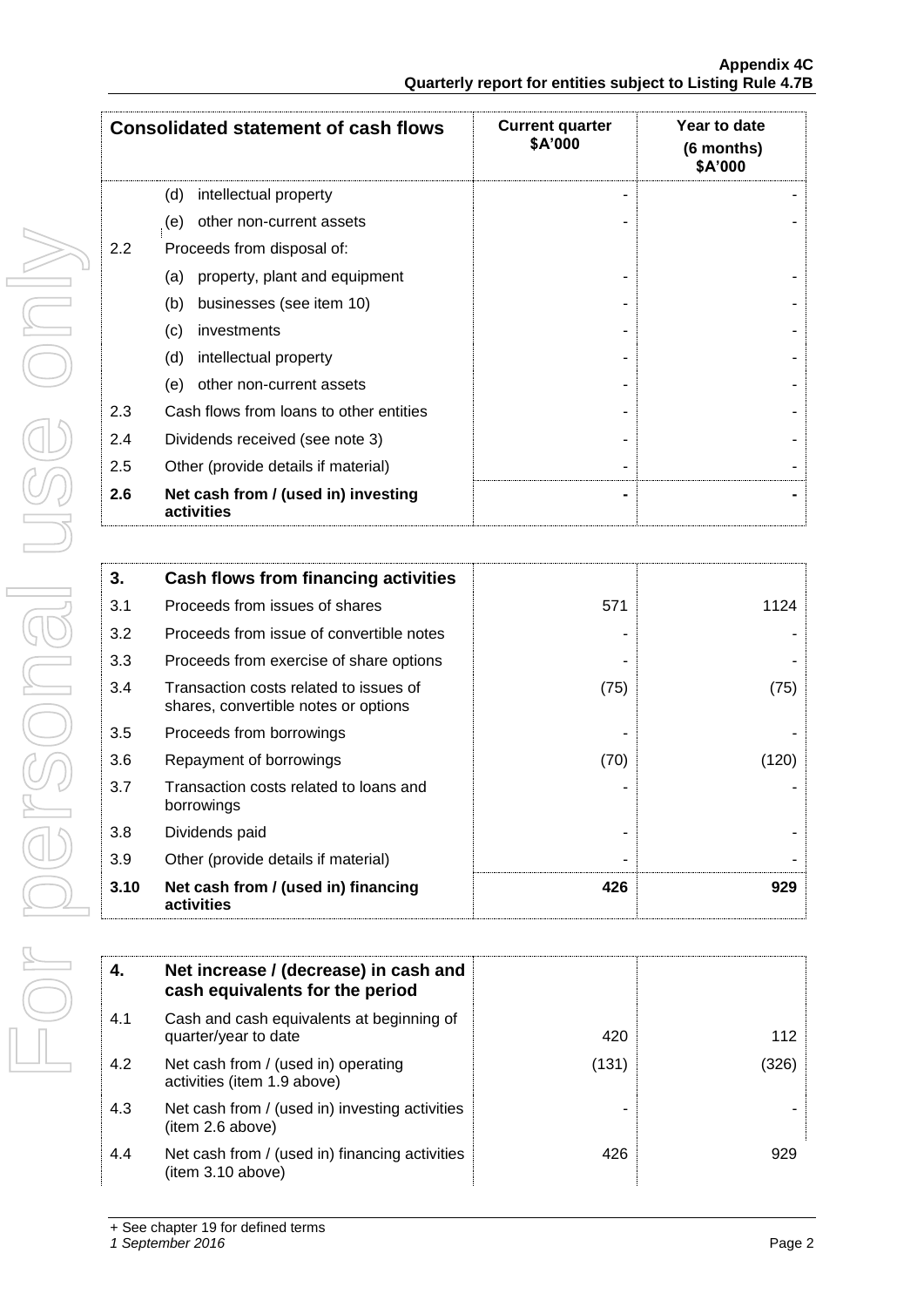|     | Consolidated statement of cash flows                 | <b>Current quarter</b><br>\$A'000 | Year to date<br>(6 months)<br>\$A'000 |
|-----|------------------------------------------------------|-----------------------------------|---------------------------------------|
| 4.5 | Effect of movement in exchange rates on<br>cash held |                                   |                                       |
| 4.6 | Cash and cash equivalents at end of<br>quarter       | 715                               | 715.                                  |

| 5.  | Reconciliation of cash and cash<br>equivalents<br>at the end of the quarter (as shown in the<br>consolidated statement of cash flows) to the<br>related items in the accounts | <b>Current quarter</b><br><b>\$A'000</b> | <b>Previous quarter</b><br>\$A'000 |
|-----|-------------------------------------------------------------------------------------------------------------------------------------------------------------------------------|------------------------------------------|------------------------------------|
| 5.1 | <b>Bank balances</b>                                                                                                                                                          | 715                                      | 411                                |
| 5.2 | Call deposits                                                                                                                                                                 |                                          | 9                                  |
| 5.3 | <b>Bank overdrafts</b>                                                                                                                                                        |                                          |                                    |
| 5.4 | Other (provide details)                                                                                                                                                       | -                                        |                                    |
| 5.5 | Cash and cash equivalents at end of<br>quarter (should equal item 4.6 above)                                                                                                  | 715                                      | 420                                |

| 6.  | Payments to directors of the entity and their associates                                                    | <b>Current quarter</b><br>\$A'000 |
|-----|-------------------------------------------------------------------------------------------------------------|-----------------------------------|
| 6.1 | Aggregate amount of payments to these parties included in item 1.2                                          | (18)                              |
| 6.2 | Aggregate amount of cash flow from loans to these parties included<br>in item $2.3$                         |                                   |
| 6.3 | Include below any explanation necessary to understand the transactions included in<br>items $6.1$ and $6.2$ |                                   |

Consulting fees to associate

| 7.  | Payments to related entities of the entity and their<br>associates                                          | <b>Current quarter</b><br><b>\$A'000</b> |
|-----|-------------------------------------------------------------------------------------------------------------|------------------------------------------|
| 7.1 | Aggregate amount of payments to these parties included in item 1.2                                          | 43)                                      |
| 7.2 | Aggregate amount of cash flow from loans to these parties included<br>in item 2.3                           |                                          |
| 7.3 | Include below any explanation necessary to understand the transactions included in<br>items $7.1$ and $7.2$ |                                          |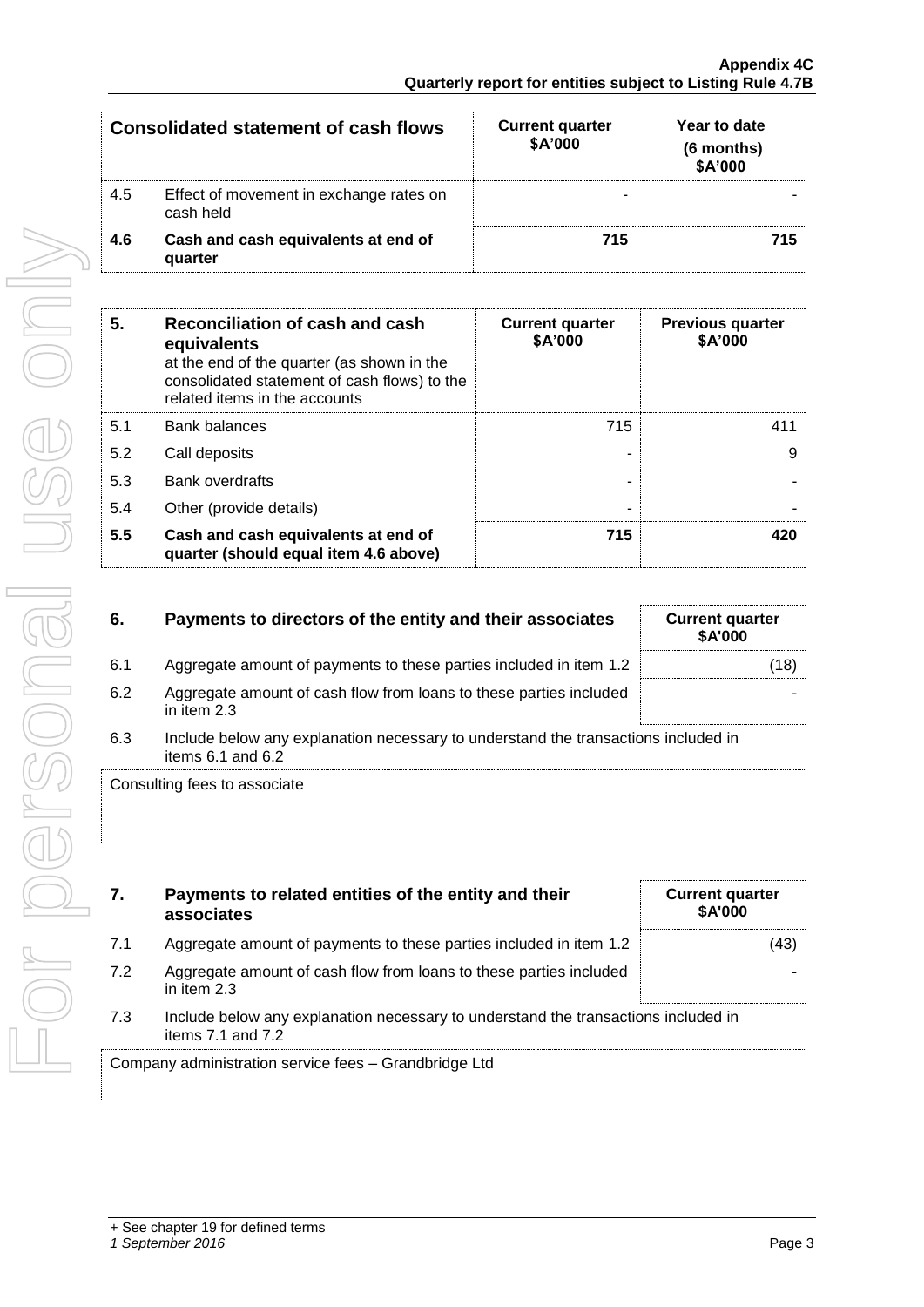| 8. | <b>Financing facilities available</b> |
|----|---------------------------------------|
|    | Add notes as necessary for an         |
|    | understanding of the position         |
|    |                                       |

- 8.1 Loan facilities
- 8.2 Credit standby arrangements
- 8.3 Other (please specify)

| <b>Total facility amount</b><br>at quarter end<br>\$A'000 | Amount drawn at<br>quarter end<br>\$A'000 |
|-----------------------------------------------------------|-------------------------------------------|
|                                                           |                                           |
|                                                           |                                           |
|                                                           |                                           |

8.4 Include below a description of each facility above, including the lender, interest rate and whether it is secured or unsecured. If any additional facilities have been entered into or are proposed to be entered into after quarter end, include details of those facilities as well.

| 9.  | <b>Estimated cash outflows for next quarter</b> | <b>\$A'000</b> |
|-----|-------------------------------------------------|----------------|
| 9.1 | Research and development                        |                |
| 9.2 | Product manufacturing and operating costs       |                |
| 9.3 | Advertising and marketing                       |                |
| 9.4 | Leased assets                                   |                |
| 9.5 | Staff costs                                     |                |
| 9.6 | Administration and corporate costs              | (118)          |
| 9.7 | Other (provide details if material)             |                |
| 9.8 | <b>Total estimated cash outflows</b>            | (118)          |

| 10.  | Acquisitions and disposals of<br>business entities<br>(items $2.1(b)$ and $2.2(b)$ above) | <b>Acquisitions</b> | <b>Disposals</b> |
|------|-------------------------------------------------------------------------------------------|---------------------|------------------|
| 10.1 | Name of entity                                                                            |                     |                  |
| 10.2 | Place of incorporation or<br>registration                                                 |                     |                  |
| 10.3 | Consideration for acquisition or<br>disposal                                              |                     |                  |
| 10.4 | Total net assets                                                                          |                     |                  |
| 10.5 | Nature of business                                                                        |                     |                  |